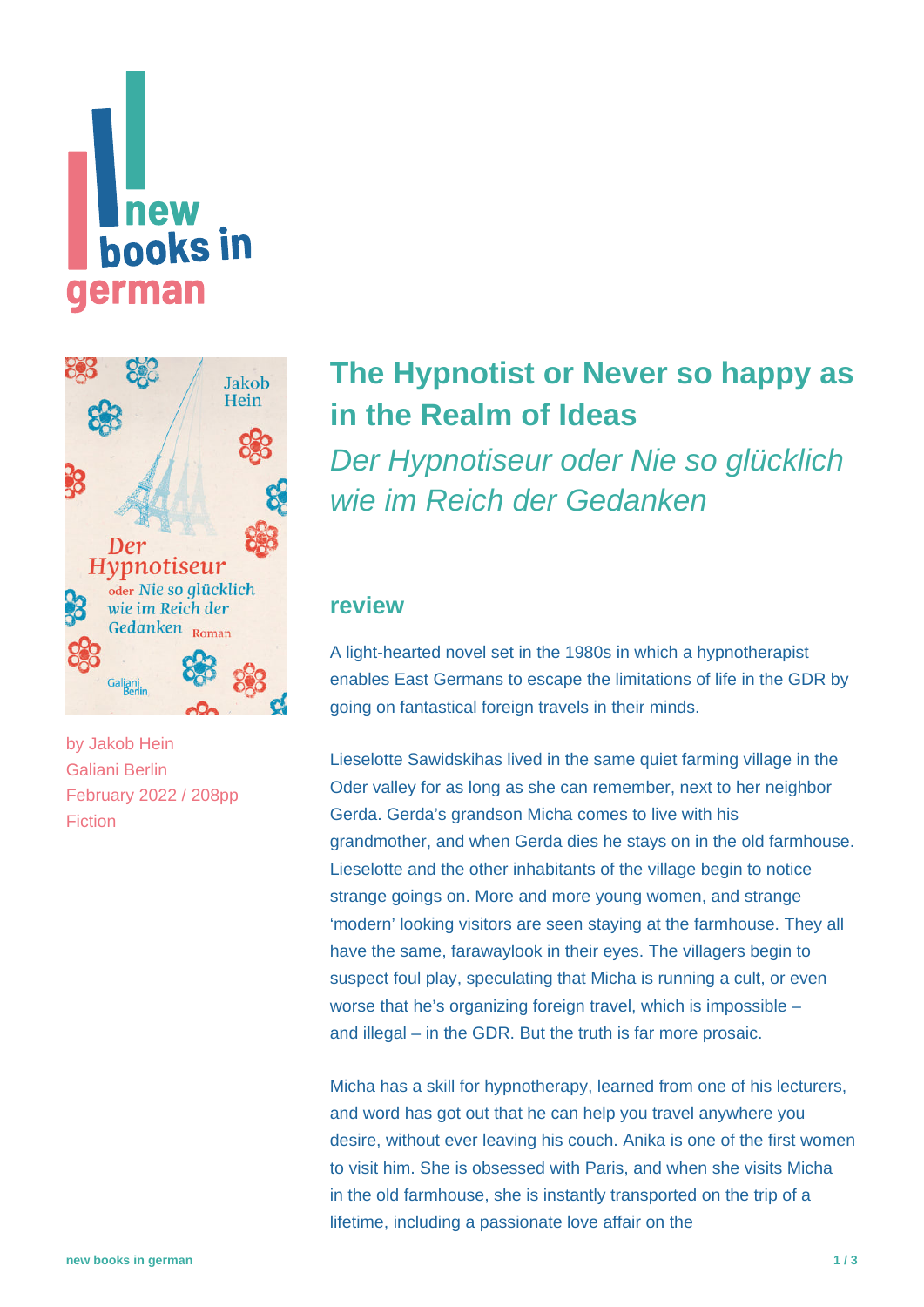Champs Elysees. Back in the real world she decides that she must stay with Micha, but she cannot tolerate the rural squalor he seems so used to. She has the house connected to running water, heating and even electricity, bribing the local agricultural committee chairman, Klempow. To maintain their cover, and avoid attracting the suspicion of the Stasi, Micha and Anika enlist the help of local 'artist' Einar to help them avoid the appearance that they are making a profit from illegal private enterprise. His strange glass artworks are 'sold' to their visitors, who leave a donation at the farmhouse for their stay.

The farmhouse becomes a hive of activity, with droves of mainly young women coming to set up home with Micha, working harmoniously together while simultaneously disappearing on fantastical trips under hypnosis. However, a strange woman called Anneliese turns out to have been working undercover, and a few days later the Stasi swoop in, arresting everyone and taking possession of the considerable sums amassed through visitors' donations. Micha and Anika and the women are kept in isolation in prison, and interviewed for weeks on end. Through sheer luck the GDR comes to an end, and they are all released.

The novel ends with a long letter from Juliane, one of the women, to another, Marlen, reminiscing about their idyllic time together on the farm, and worrying about Micha, who has returned to the dilapidated farmhouse, and lives in poverty now that the west is open, and travel is possible in the real world instead of just the imagination. She suggests they all club together to help him, and repay him for the perfect time they spent there.

This is a fast paced, deceptively simple story, with engaging characters and a lot to say about human nature. An enjoyable read that will appeal to readers of Ruth Hogan and Matt Cain.

Jakob Hein was born in Leipzig in 1971, and lives in Berlin with his family. He works as a psychiatrist and writer, and has written 17 books. His most recent novel, Hypochondriacs live longer, about his work as a psychiatrist, was a huge German bestseller.

[https://www.kiwi-verlag.de/verlag/rights/book/jakob-hein-der-hypnotis](https://www.kiwi-verlag.de/verlag/rights/book/jakob-hein-der-hypnotiseur-oder-nie-so-gluecklich-wie-im-reich-der-gedanken-9783869712543) [eur-oder-nie-so-gluecklich-wie-im-reich-der](https://www.kiwi-verlag.de/verlag/rights/book/jakob-hein-der-hypnotiseur-oder-nie-so-gluecklich-wie-im-reich-der-gedanken-9783869712543)[gedanken-9783869712543](https://www.kiwi-verlag.de/verlag/rights/book/jakob-hein-der-hypnotiseur-oder-nie-so-gluecklich-wie-im-reich-der-gedanken-9783869712543)